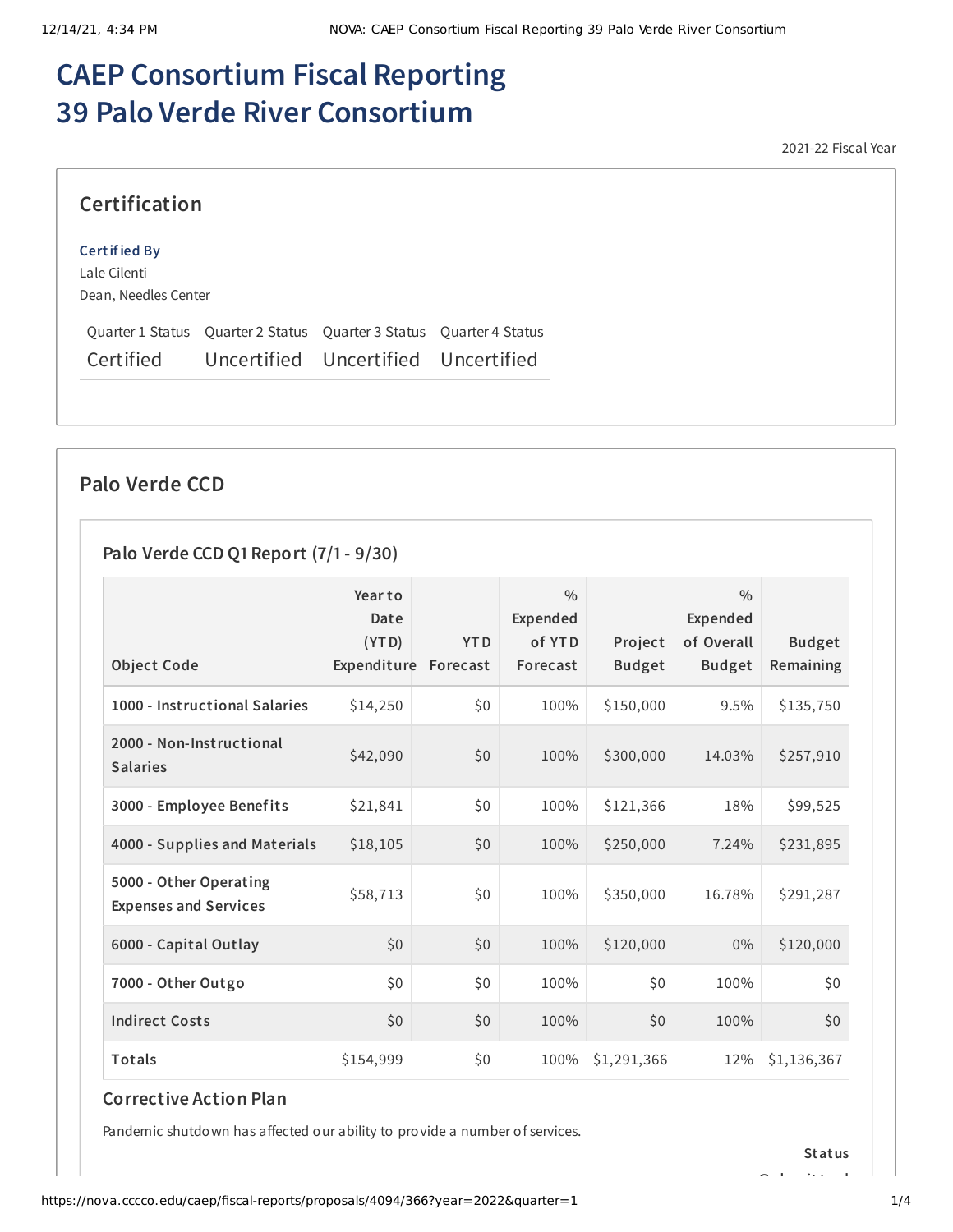**Submitted** 

### **Palo Verde CCD Q2 Report (10/1- 12/31)**

| <b>Object Code</b>                                     | Year to<br>Date<br>(YTD)<br>Expenditure | <b>YTD</b><br>Forecast | $\frac{0}{0}$<br>Expended<br>of YTD<br>Forecast | Project<br><b>Budget</b> | 0/0<br><b>Expended</b><br>of Overall<br><b>Budget</b> | <b>Budget</b><br>Remaining |
|--------------------------------------------------------|-----------------------------------------|------------------------|-------------------------------------------------|--------------------------|-------------------------------------------------------|----------------------------|
| 1000 - Instructional Salaries                          | \$14,250                                | \$0                    | 100%                                            | \$150,000                | 9.5%                                                  | \$135,750                  |
| 2000 - Non-Instructional<br><b>Salaries</b>            | \$42,090                                | \$0                    | 100%                                            | \$300,000                | 14.03%                                                | \$257,910                  |
| 3000 - Employee Benefits                               | \$21,841                                | \$0                    | 100%                                            | \$121,366                | 18%                                                   | \$99,525                   |
| 4000 - Supplies and Materials                          | \$18,105                                | \$0                    | 100%                                            | \$250,000                | 7.24%                                                 | \$231,895                  |
| 5000 - Other Operating<br><b>Expenses and Services</b> | \$58,713                                | \$0                    | 100%                                            | \$350,000                | 16.78%                                                | \$291,287                  |
| 6000 - Capital Outlay                                  | \$0                                     | \$0                    | 100%                                            | \$120,000                | 0%                                                    | \$120,000                  |
| 7000 - Other Outgo                                     | \$0                                     | \$0                    | 100%                                            | \$0                      | 100%                                                  | \$0                        |
| <b>Indirect Costs</b>                                  | \$0                                     | \$0                    | 100%                                            | \$0                      | 100%                                                  | \$0                        |
| <b>Totals</b>                                          | \$154,999                               | \$0                    | 100%                                            | \$1,291,366              | 12%                                                   | \$1,136,367                |

**Status**

Unsubmitted

**Palo Verde CCD Q3 Report (1/1- 3/31)**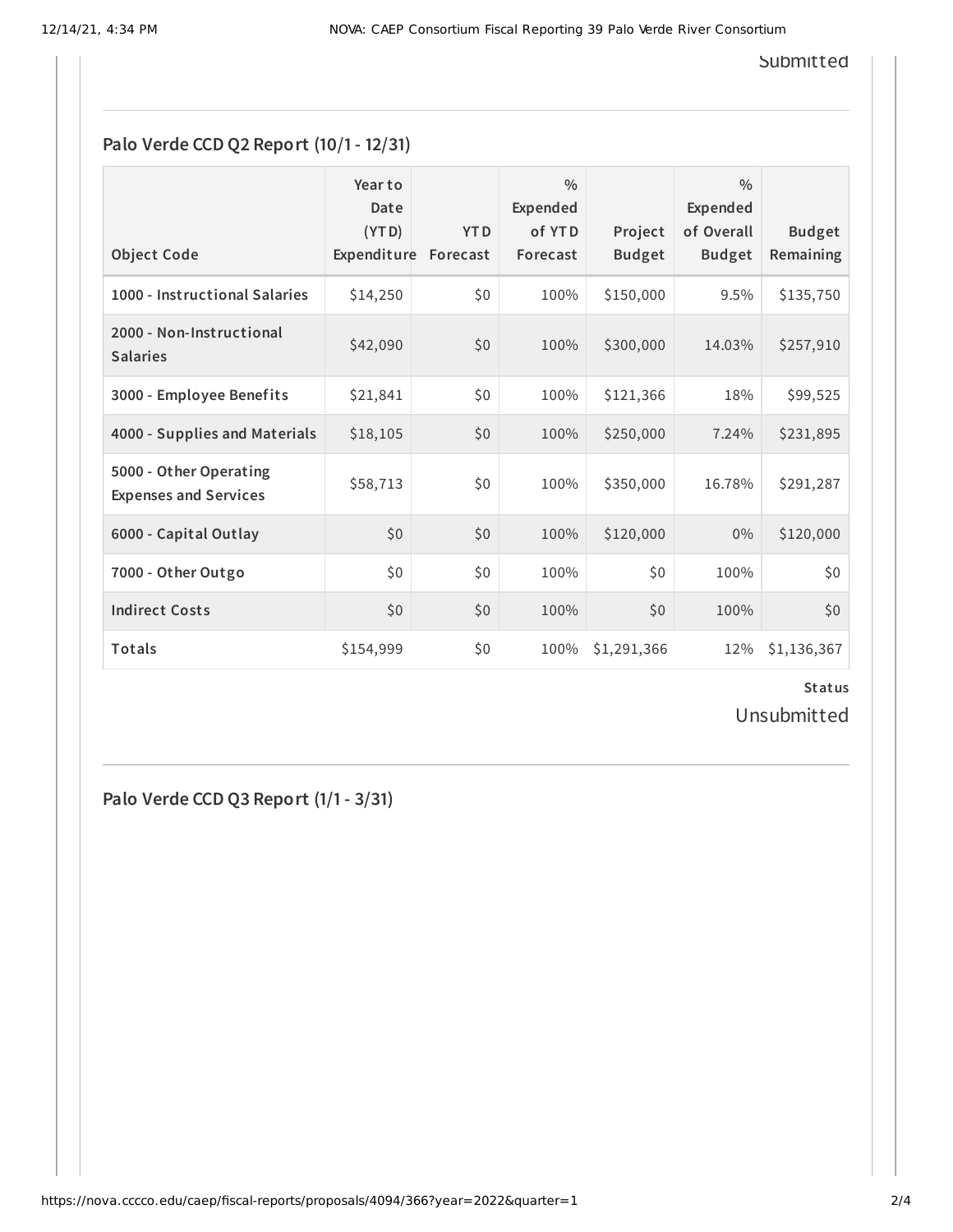12/14/21, 4:34 PM NOVA: CAEP Consortium Fiscal Reporting 39 Palo Verde River Consortium

| <b>Object Code</b>                                     | Year to<br>Date<br>(YTD)<br>Expenditure | <b>YTD</b><br>Forecast | $\frac{0}{0}$<br>Expended<br>of YTD<br>Forecast | Project<br><b>Budget</b> | $\frac{0}{0}$<br>Expended<br>of Overall<br><b>Budget</b> | <b>Budget</b><br>Remaining |
|--------------------------------------------------------|-----------------------------------------|------------------------|-------------------------------------------------|--------------------------|----------------------------------------------------------|----------------------------|
| 1000 - Instructional Salaries                          | \$14,250                                | \$0                    | 100%                                            | \$150,000                | 9.5%                                                     | \$135,750                  |
| 2000 - Non-Instructional<br><b>Salaries</b>            | \$42,090                                | \$0                    | 100%                                            | \$300,000                | 14.03%                                                   | \$257,910                  |
| 3000 - Employee Benefits                               | \$21,841                                | \$0                    | 100%                                            | \$121,366                | 18%                                                      | \$99,525                   |
| 4000 - Supplies and Materials                          | \$18,105                                | \$0                    | 100%                                            | \$250,000                | 7.24%                                                    | \$231,895                  |
| 5000 - Other Operating<br><b>Expenses and Services</b> | \$58,713                                | \$0                    | 100%                                            | \$350,000                | 16.78%                                                   | \$291,287                  |
| 6000 - Capital Outlay                                  | \$0                                     | \$0                    | 100%                                            | \$120,000                | $0\%$                                                    | \$120,000                  |
| 7000 - Other Outgo                                     | \$0                                     | \$0                    | 100%                                            | \$0                      | 100%                                                     | \$0                        |
| <b>Indirect Costs</b>                                  | \$0                                     | \$0                    | 100%                                            | \$0                      | 100%                                                     | \$0                        |
| Totals                                                 | \$154,999                               | \$0                    | 100%                                            | \$1,291,366              | 12%                                                      | \$1,136,367                |

## **Status**

Unsubmitted

**Palo Verde CCD Q4 Report (4/1- 6/30)**